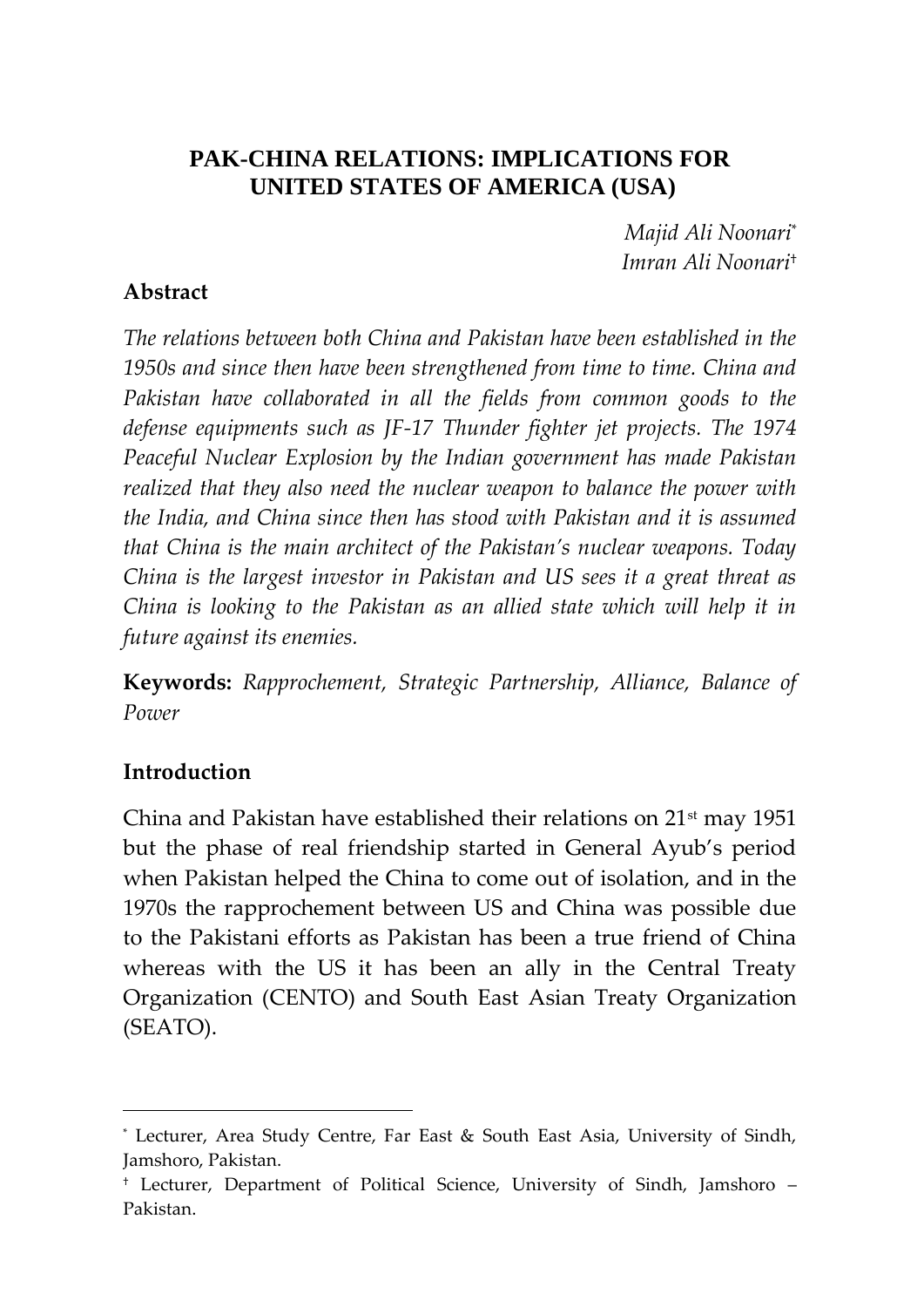The friendship was strengthened in the Zulfiqar Ali Bhutto era as he tried a new policy of Look East Policy and in this the emphasis was given to the major Asian states such as China, former Soviet Union and Muslim States. The 1974 Peaceful Nuclear Explosion by the Indian government has realized Pakistan that they also need the nuclear weapon to balance the power with the India, and China since then has stood with Pakistan and it is assumed that China is the main architect of the Pakistan's nuclear weapons.

Pakistan was one of the few states who recognized Peoples Republic of China (PRC) on 21st May 1951. The issues that prevented the friendly relations of Pakistan with China were the:

# **1) Border Issue between China and Pakistan**

The Border issue was not resolved since independence and it was the main contentious issue between both the states'. In 1959 Chinese maps included the Pakistani areas in China and Pakistani president Gen. Ayub Khan sent a delegation in 1961 but China refused to negotiate on the issue until the 1962 war with India changed the situation.

The Border issue remained a top problem for Pakistan and China relations. It was not resolved until 1963 when foreign ministers of both the states Zulfiquar Ali Bhutto of Pakistan and Cheng Yi of China signed Border Agreement on 2nd March 1963.

According to the agreement Pakistan gained 1942 sq km (750 sq mi), whereas Pakistan recognized Chinese sovereignty over 2050 sq mi which included lands of Northern Kashmir and Ladakh area. (Sino-Pakistan Agreement, n.d.) India objected on the issue as they claimed these lands belong to the Indian federation.

## **2) Chinese Isolation**

Peoples Republic of China (PRC) or Communist China or simply China was controlled by the Communists since 1949 and they were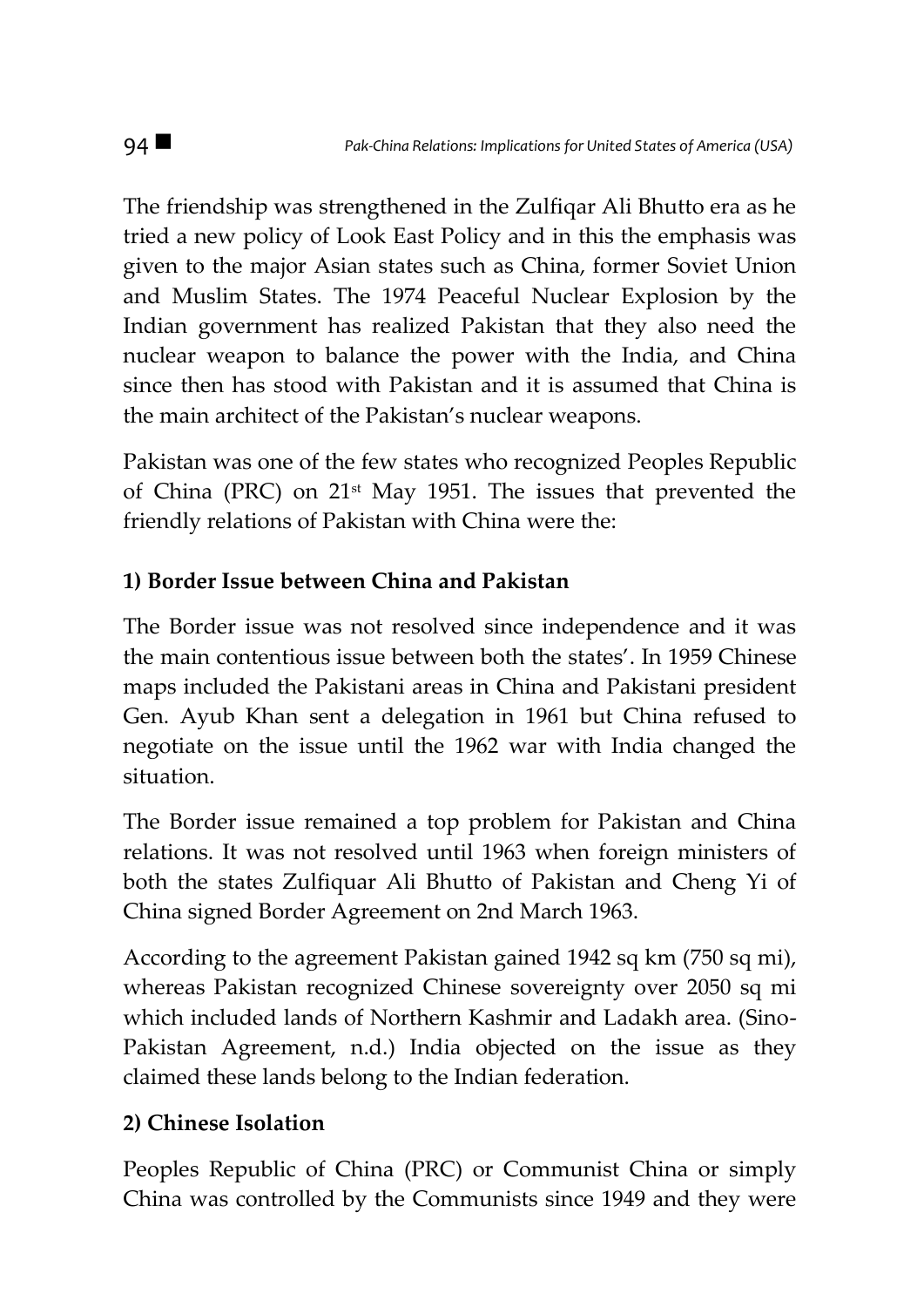isolated because of the nationalist government which was previously in control of the Nationalist China since 1911 was exiled to island of Formosa (now known as Taiwan). Nationalists had the recognition as the legitimate rulers of mainland China in world and they possessed the United Nations Security Council (UNSC) permanent seat until 1972.

Pakistan was one of the very few states who recognized communist party as the legitimate rulers of China and have curtailed their relations with Nationalists government in Taiwan and since then Pakistan's foreign policy favors the Chinese policy which claims that Taiwan is the integral part of China and should be united by using any means. It was this problem that in 1949 US sent Seventh fleet in South China Sea which protected the Nationalists from communists' aggression towards Taiwan.

Pakistan not only supported the Communist China internationally but has lobbied for its seat right in UNSC and it was the result of Pakistan's diplomacy that in 1972 US President Richard Nixon visited PRC and it ended the communist isolation as they were able to get the UNSC seat in the same year and the world recognized the Communists as the legitimate rulers of China.

### **3) Pakistan's Defense Requirements**

Pakistan at the time of its independence was vulnerable as they faced the threat of Indian aggression as they were greatly outnumbered by Indian forces not only in numbers but also in weapons.

Pakistan looked for outside support for its security needs and initially it was US which provided the weapons to Pakistan but the 1962 Indo-Chinese War has changed the situation as India gained sympathies from both former Union of Soviet Socialist Republics (USSR) and US. It greatly created a huge gap but in 1965 war India was outclassed by Pakistani superior skills.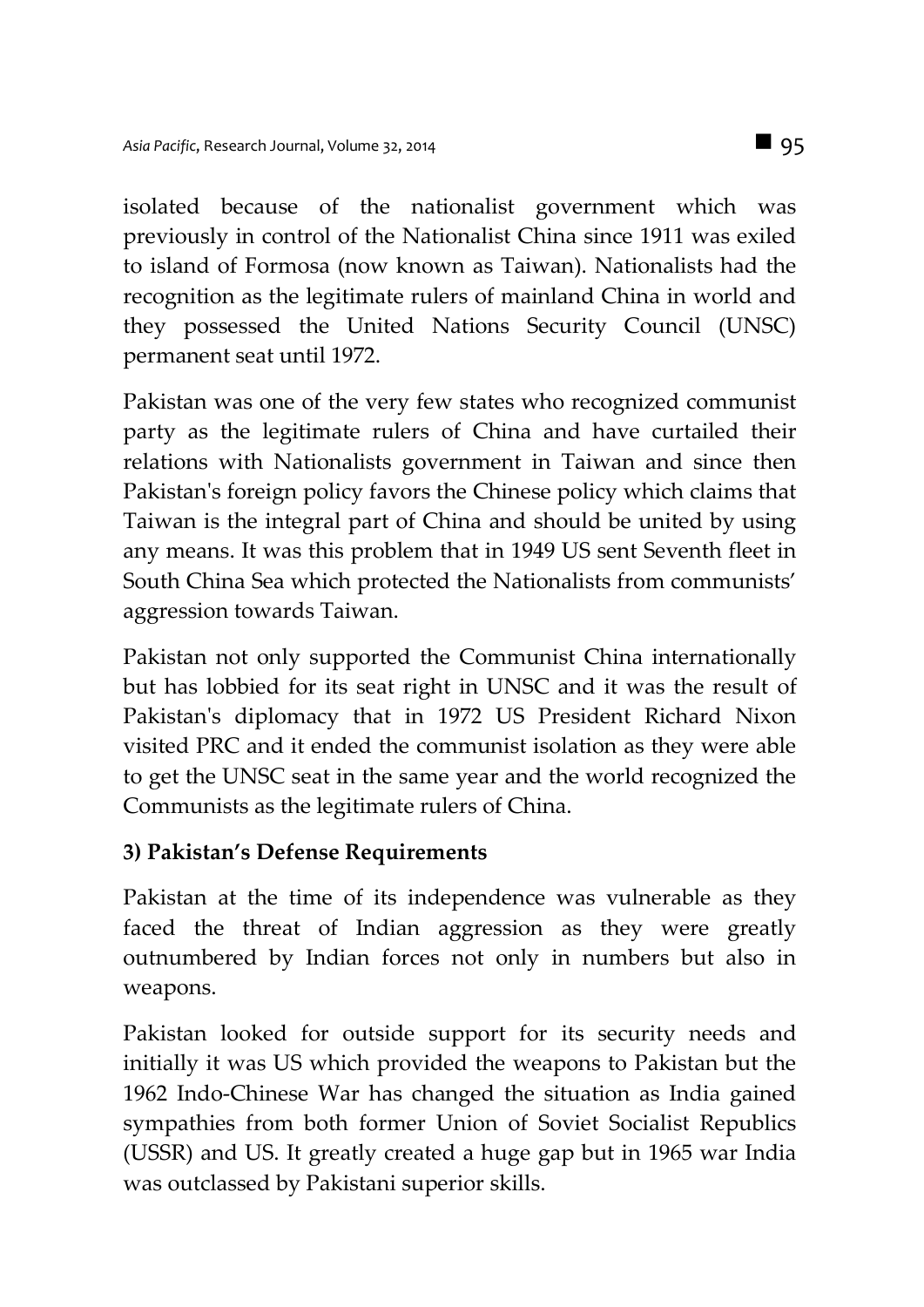China began its military assistance to Pakistan in 1966 and after the disastrous defeat in 1971 war with India when US and its allies had abandoned Pakistan it was China who came for its help and formed Strategic Alliance with Pakistan in 1972. Since then China Pakistan relations have blossomed in every field of life.

## **Pak-China Relations Since 1972**

The year 1972 has marked the beginning of the new era in the relations between both the states as Pakistan and China signed the Strategic Partnership Agreement in the year. As the Prime Minister of Pakistan Zulfiquar Ali Bhutto has initiated the new policy commonly known as Look East Policy which has began the fresh relations with its neighbor China.

The year of 1972 has witnessed two main events:

- 1- Pakistan which has suffered a huge defeat by India and East Pakistan became a separate state. More than 70,000 Pakistani troops in East Pakistan surrendered to the Indian forces and the Simla Agreement has ended the episode. The US played a vital role in this fiasco, and in return Pakistan made an effort by making the rapprochement between US and China possible in 1972 when US foreign secretary Richard Nixon visited China due to Pakistani efforts.
- 2- PRC was handed the UNSC permanent seat which was earlier controlled by Nationalist government who after the revolution in 1949 fled the mainland China and established the government in island of Formosa (Taiwan).

The relations between both the states have benefited as in 1978 Karakorum Highway was opened which has resulted the increase of bilateral trade between both the states. In 2006 both the states have signed the Free Trade Agreement which will increase the trade as well as end the import duties on certain goods. In 2013 Economic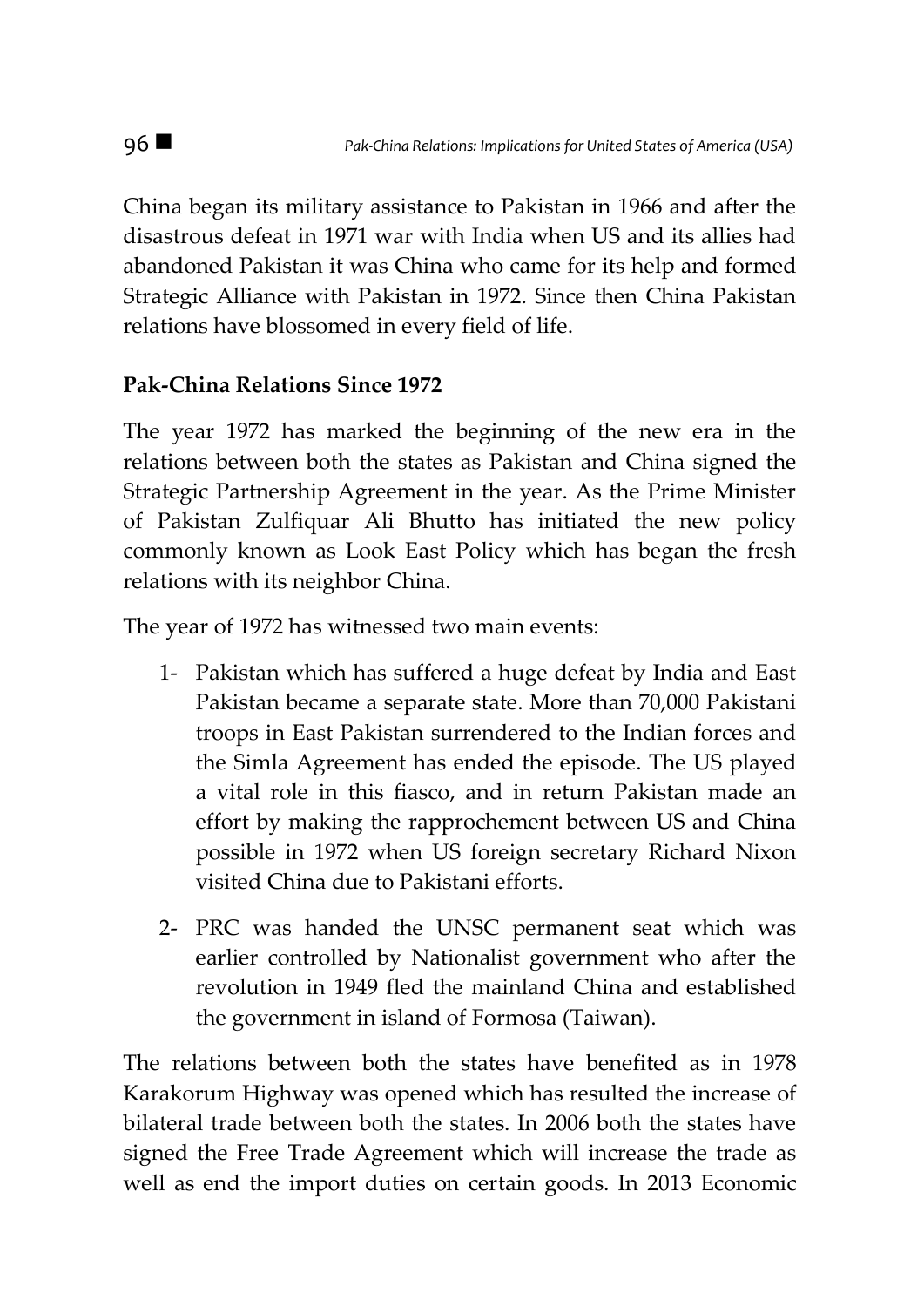corridor is under construction. Kashgar to Khunjrab and Gwadar route. Currently 6% of oil goes from Persian Gulf to only commercial port of China that is Shanghai 16,000 km, and it takes to two to three weeks of travel during which different threats such as pirates, weather and other security threats to oil ships.

The military assistance to Pakistan began in the 1966 and since then China has provided weapons to Pakistan such as Chengdu J-10B Fighter Jet, which is equal to Lockheed Martin F-16 Block 52/60, and the joint ventures which included JF-17 Thunder, K-8 Karakorum Advance Training Aircraft, Al-Khalid Tanks.

#### **Post Cold War Era**

In 2005, China and Pakistan signed a landmark Treaty of Friendship and Co-operation (Aneja, 2006), which brought Pakistan and China near to the declaration of Strategic Partners which is the hall mark of this era. The Treaty signed between Pakistan and China has greater influence on the regional as well as global politics as earlier in 2004 Indo-US Strategic Partnership has put Pakistan in an awkward position and asymmetry remained between both the nations, but Chinese realized that their friends are in deep depression, and it resulted the Pak-China Agreement in 2005. The Partnership has not only made in defence sector but also in economic sector. The strategic partnership has also expanded the nuclear programme of Pakistan and it has been increased to 400%, which made Pakistan's nuclear programme on the fastest growing programme. The following year in 2006 Gen. Pervez Mushraf signed the Free Trade Agreement (FTA) with the PRC which has increased the trade as it can be witnessed that in the year 2010 in Pakistan there are more than 120 companies and about 10,000 Chinese working in different sectors like mining, energy exploration and infrastructure building. Pakistan also offered China access to emirates through Pakistani ports. Pakistan always encourages China to reap maximum benefits from Gwadar Port **(**Sabir, 2010).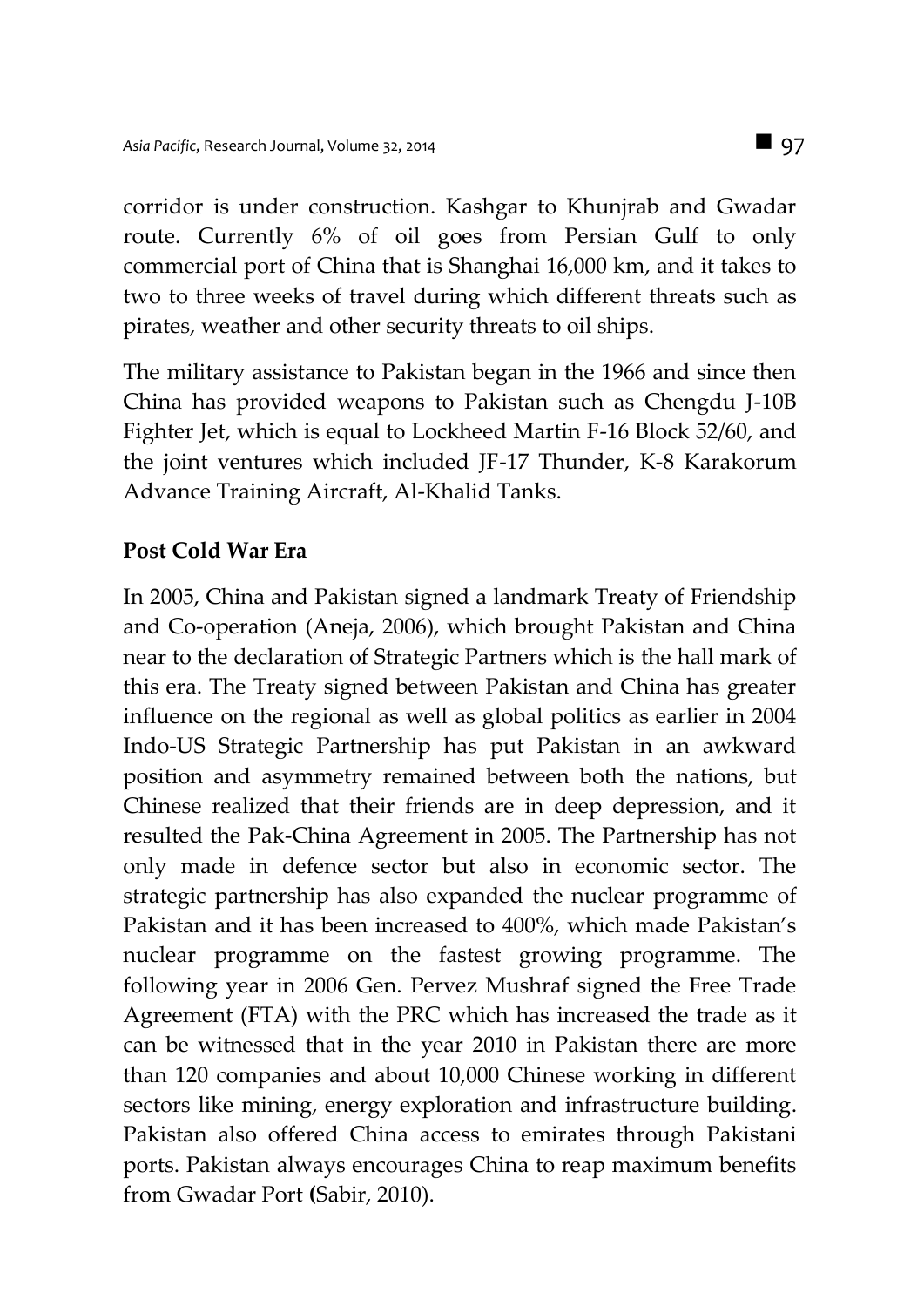Islamabad is trying to deepen ties with Beijing as relations with the United States have come under strain following the killing of Al Qaeda leader Osama bin Laden in Pakistan this month…China invested \$200 million in the first phase of the construction of the port, which was inaugurated in 2007 (Haider, 2011). The current data shows that trade between both the states is US \$ 9 billion which makes it the second largest trading partner, and largest arms supplier to Pakistan. Pak-China Economic Corridor is under construction. It will connect Pakistan with China and the Central Asian countries with highway connecting Kashgar to Khunjrab and [Gwadar](http://en.wikipedia.org/wiki/Gwadar) (Khan, 2013)

#### **Pak-US Relations**

United States has remained the close ally of the Pakistan since their independence, and it was the first Prime Minister Liaquat Ali Khan when he received the invitation from the both superpowers US and USSR, and he opted to visit US. Since then Pakistan has remained close ally of the US except for the Z.A.Bhutto era of 1973-77 when he announced his Look East Policy. In 1954 US exhibition of Atom for Peace has encouraged Pakistan to develop their own nuclear programe i.e., for peaceful purposes. In 1959 Pakistan and US signed a defense agreement to face the communist threat in the region. During those years of alliance United States also declared that any attack on Pakistan could be considered as attack on America (Daily Dawn, 1959)

In order to survive in harsh security environment Pakistan looked for outside support for its security and development needs. Cooperation between US and Pakistan began in the 1950s when US was looking for the containment of former Soviet Union and in this regard Eisenhower's policy of Containment was the prime example of their involvement in Pakistan. It was US which provided the weapons to Pakistan. Pakistan joined CENTO and SEATO in large unnecessarily in hope of pleasing American boss. They made an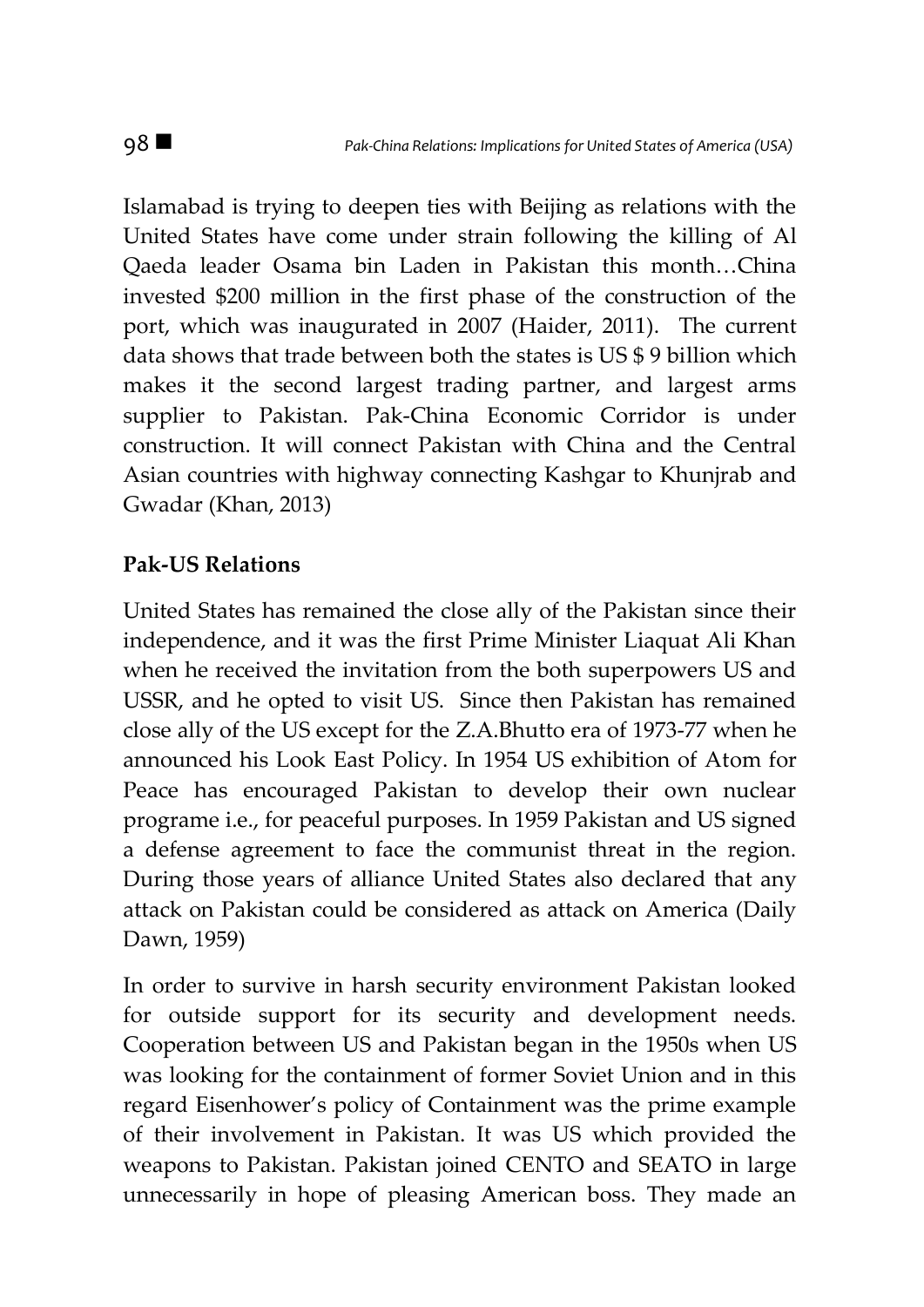imbalance in Pakistan's alliance with the western countries as well their own standing (Burke, 1973: 240). In 1959 Pakistan–US signed the Treaty of Friendship and Commerce which encouraged the Pakistani exports to the US. US under the Kennedy administration have also tried to settle the Kashmir issue between the India and Pakistan but they were unsuccessful. Pakistan's quest for economic assistance, as Mohammad Ayoob discusses in his research article was a leading factor in the determination of its relationship with the US (Ayoob, 1995: 498).

But the 1962 Indo-Chinese War has changed the situation as India gained sympathies from both former Union of Soviet Socialist Republics (USSR) and US. It greatly created a huge gap and in 1965 war Pakistan suffered the costs but it was Pakistani forces' superior skills that outclassed Indian forces which outnumbered Pakistan not in number of forces but also in weapons.

In 1979 when the Soviet Union invaded Afghanistan a neutral and a buffer state between Soviet Union and Pakistan (a western ally), this resulted the fear that Pakistan would be the next target of the Soviet forces because of USSR ambitions to reaching towards warm waters of Indian Ocean. US and other western allies realized the importance of securing Pakistan and it resulted in the support for Pakistan in both the military equipments as well as financial support so that Pakistan can face the Soviet aggression and counter them on the Afghani soil. This approach led towards a proxy war in Afghanistan where Afghan mujahiden were involved in the fight against the Soviet forces and they were helped by the Pakistani and western forces.

This era has been greatly marked by the Pak-US era of friendship as Pakistan has been completely supported by the US government until the end of the Afghan war. But on the other hand China was also remained a silent supporter of Pakistan and has been helping during these difficult years. At the end of the War US has imposed the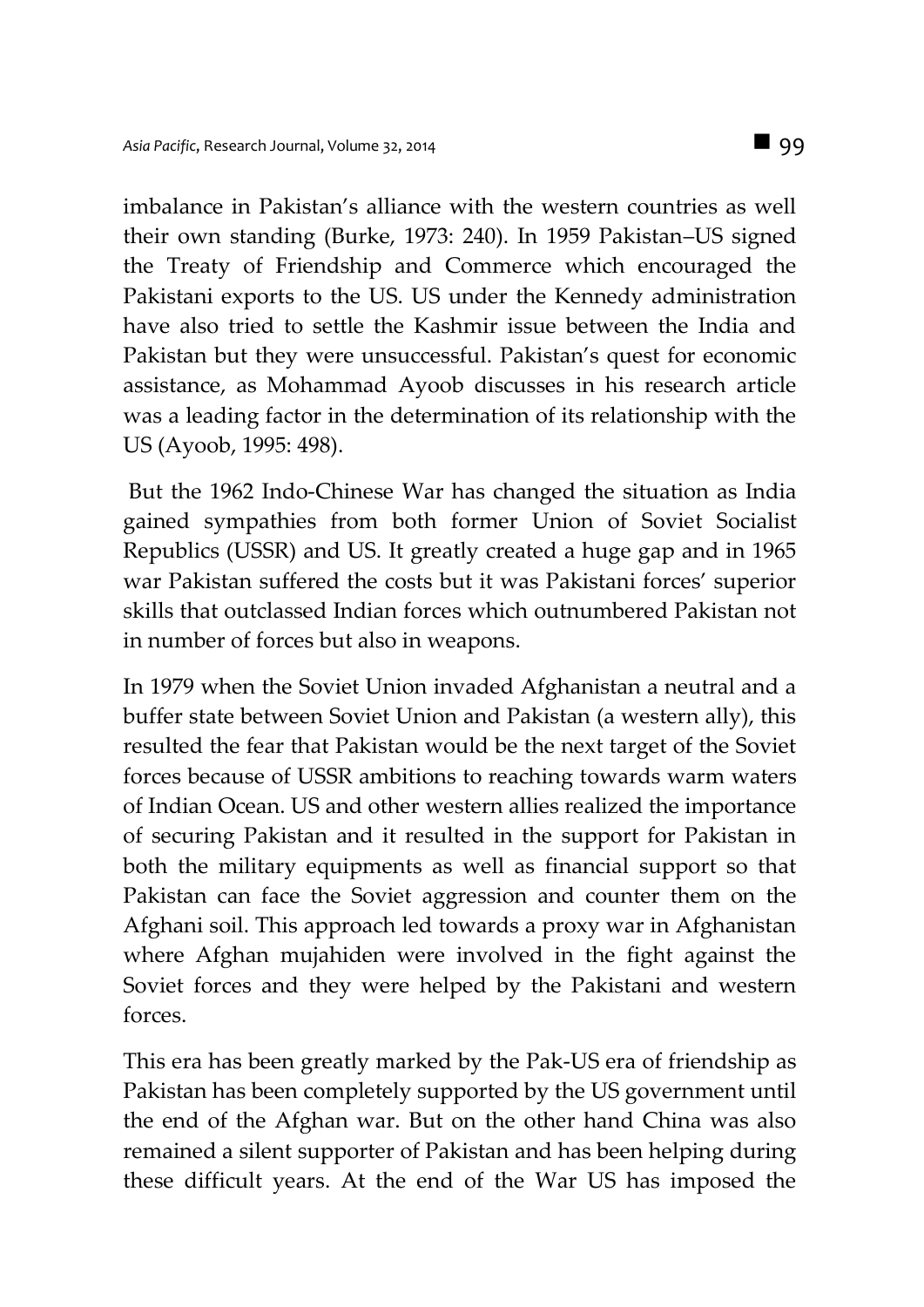economic as well as military sanctions on Pakistan due to its nuclear programme, and this led the vacuum in the Pakistan for long time to come and China comes to fill the vacuum. It was Chinese assistance in many military projects that Pakistan was able to meet the demands of the defence requirements.

The 9/11, 2001 has changed the situation as Pakistan became the frontline state against war on terror and US lifted the economic and military sanctions since then, and the relations continued to remain friendly until the 2004 Indo-US Strategic partnership which gave India the most favorable position against Pakistan with the US.

### **Impact of Pak-China Relations on United States**

The relations between both China and Pakistan has remained friendly since their establishment and they have expanded to all the fields of the life, and due to the heavy investments from China in Pakistan they have remained one of the key players in the region. Whereas US has remained one of the key defense and economically of the Pakistan, and sees Pakistan as one of the important geostrategic location as it is situated at the mouth of the Persian Gulf and the Gwadar Port gives it a significant control in the Arabian sea as in future China may use it as a base for its transportation to the outside world and may secure the sea lanes by guarding the Indian Ocean through Gwadar. China has steadily increased bilateral trade agreements with Pakistan and has invested heavily in infrastructure and energy projects in Pakistan, including the financing of highways, mines, power plants, and most significantly, the deep-sea port at Gwadar (Afridi & Bajoria, 2010).

United States sees China as the potential challenger to its hegemony around the world and it has been noted that China has overtaken economically but the militarily and politically US still controls the vital parts of the world and holds the significant voice in the world affairs. But the Chinese emergence as an economic power has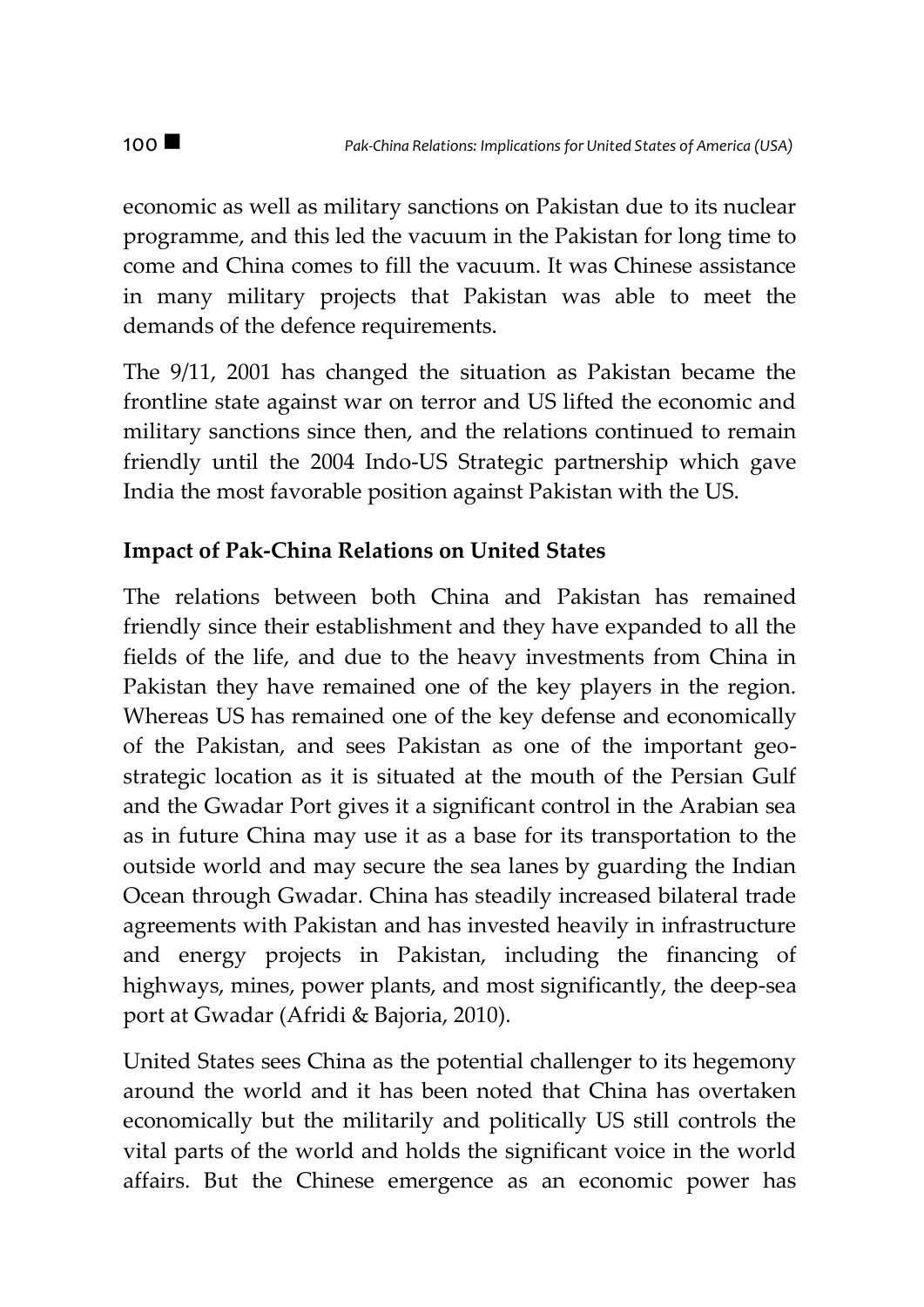compelled it to secure the energy resources for continuing its economic growth and since US controls the major energy resources i.e., Middle East, and Africa, so Chinese has took for some unconventional areas such as South America and Africa. Pakistan in this regard plays an important role as it is located at an important geo-strategic location and gives China an opportunity to hold vital routes of its oil supplies. It is viewed warily by both America and India as a possible launchpad for the Chinese Navy, giving them the ability to launch submarines and warships in the Indian Ocean (Staff Reporter, 2010).

The initial concern by US to the growing Pak-China relations can be seen after the 1963 Border agreement between China and Pakistan after which China granted a loan of US \$ 60,000,000 to Pakistan. Although Pakistan played a crucial role in the rapprochement between US and China in 1970s but the growing Chinese influence in Pakistan since the 1972 Strategic Agreement between both the states is viewed by US a counter to the US neglect of Pakistan during the crucial years of Pakistan's history.

China Pakistan relations are compared as equivalent as Israel-US relations. In 2010, when a US delegate confronted a Chinese diplomat about Beijing's uncompromising support for Pakistan, the Chinese reportedly responded: "Pakistan is our Israel." (Daily Times, 2009). Different researches carried out during different times show that Pakistanis view China as a friend rather than US as Pew research in 2010 shows that 84% liked China as a fiend whereas only 16% favored US. In another research carried in 2013 81% Pakistanis favored China compared to only 11% to US. As China becomes a leading economy in the world, China's rise not only changes bilateral and regional relations in Asia but is also having a global influence. The rise of China is both a regional and global phenomenon that creates new power relations and norms for international society (The Tokyo Foundation, 2011: 9).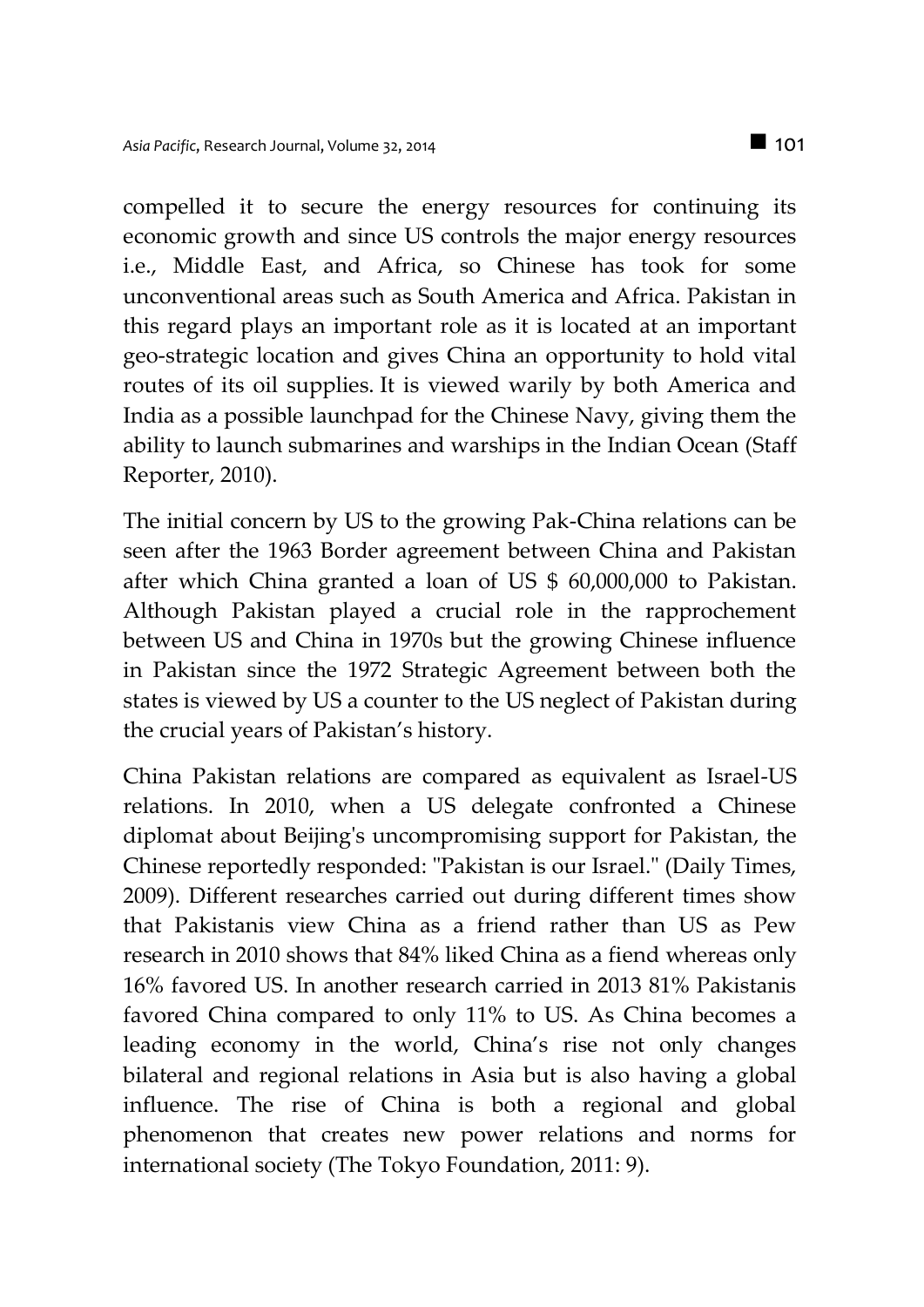## **Conclusion**

China Pakistan relations are compared to equivalent to Israel-US relations. Different researches carried out during different times show that Pakistanis view China as a friend rather than US an indication which highlighted the importance of Pak-China friendship. Pakistan is located at an important geo-strategic location as it gives the access to the landlocked Central Asian Republics (CARs) through Gwadar, which is also present at the mouth of the Persian Gulf a route of some 60% of global oil tankers, and China with the possession of this important Port and a friendly state will control the Indian Ocean and will dominate the most important part of the world, and will threaten the US interests in the region.

Although Pakistan is a close ally of America since 9/11, 2001, but its reliance over India by seeing it as a natural ally of US in the region has compelled Pakistan to look towards China for it stable and secure future. The Pak-China cooperation will lead towards the prosperity of the region and will create a balance of power which is offset by the Indo-US alliance. US interests in Afghanistan, Central Asia and Middle East are connected with the Pakistan's geostrategic location and Pakistan-China strategic partnership will decrease the US influence on Pakistan and China-Pakistan alliance will play their part as a renowned force against the US involvement in Afghanistan, and Pakistan, and also will make a strategic alliance with Iran the rival of US in Middle East.

Pak-China cooperation will also counter the Indo-US Strategic Partnership, and will form the greater nexus against US in the region. Pakistan wants China to remain in Indian Ocean through the Gwadar Port not only to counter the US influence in the region but also to counter the US strategic partner and Pakistan archrival India. Since the 9/11, 2001 US has pressurized Pakistan in the name of war on terror and Chinese partnership will certainly make a positive impact on Pakistan and will enable Pakistan to fight the terrorists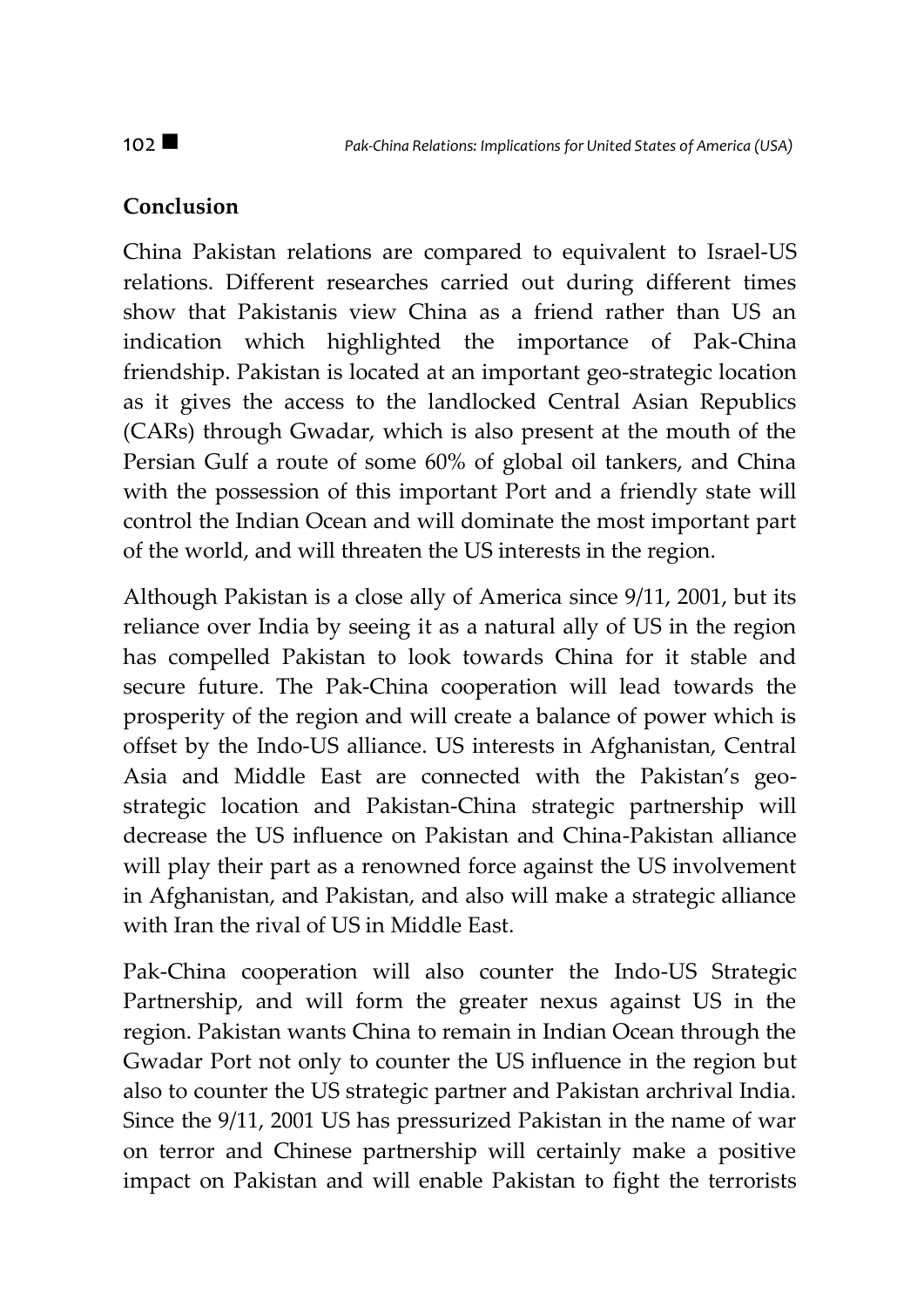according to its own policies rather than US wishes this will certainly jeopardize the US interests in the region as they will loose their frontline ally in the war on terror. Pakistan- China cooperation is certainly a death blow to the US interests as they have already showed signs that US influence has been reduced to a greater extent in the region as they are loosing the battle in Afghanistan, and Pakistan has initiated a gas pipeline project with Iran, which will also be shared by China, and the most important of them China is the most favorite country loved by Pakistanis, and US most hated state by common public in Pakistan.

#### **References**

- Afridi, J., & Bajoria, J. (2010, July 6). *China-Pakistan Relations*. Retrieved from Council on Foreign Relations: http://www.cfr.org/china/chinapakistanrelations/p10070
- Aneja, U. (2006). *Pakistan-China Relations Recent Developments.* IPCS Special Report. Retrieved from http://www.ipcs.org/special-report/ pakistan/china-pakistan-relations-recent-developments-26.html
- Ayoob, M. (1995). US Economic Assistance to Pakistan 1954-1965: A Case Study in the Politics of Foreign Aid. In V. Grover, *Political System in Pakistan: Pakistan's Foreign Policy, its relations with USA, UK, Commonwealth and UNO.* New Delhi, India: Deep & Deep Publications.
- Burke, S. M. (1973). *Pakistan's Foreign Policy: An Historical Analysis.* London, United Kingdom: Ely House Publishing.
- Haider, K. (2011, May 21). *Pakistan say's wants China to build naval base.* Retrieved from Reuters: http://www.reuters.com/article/2011 /05/21/us-pakistan-china-gwadar-idUSTRE74K27T20110521
- Khan, S. (2013, August 17). *Boosting Trade: Pak-China Economic Corridor Plan Gets Premier's Go-Ahead.* Retrieved from The Express Tribune: http://tribune.com.pk